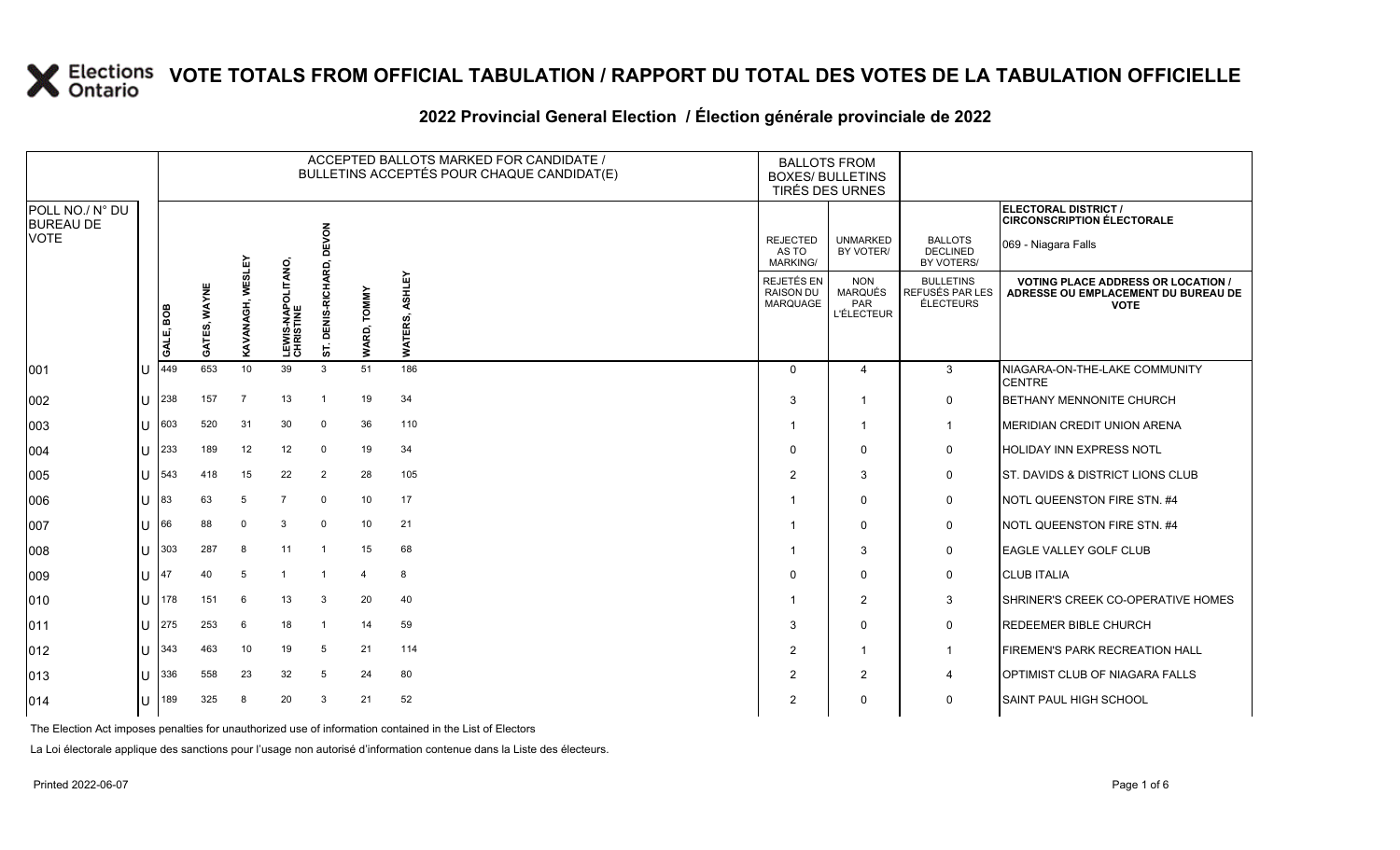|                                                    | ACCEPTED BALLOTS MARKED FOR CANDIDATE /<br>BULLETINS ACCEPTÉS POUR CHAQUE CANDIDAT(E) |              |                         |                                        |                                     |                       |                   | <b>BALLOTS FROM</b><br><b>BOXES/ BULLETINS</b> | TIRÉS DES URNES                                   |                                                         |                                                                                                 |
|----------------------------------------------------|---------------------------------------------------------------------------------------|--------------|-------------------------|----------------------------------------|-------------------------------------|-----------------------|-------------------|------------------------------------------------|---------------------------------------------------|---------------------------------------------------------|-------------------------------------------------------------------------------------------------|
| POLL NO./ N° DU<br><b>BUREAU DE</b><br><b>VOTE</b> |                                                                                       |              |                         |                                        | EVON                                |                       |                   | <b>REJECTED</b><br>AS TO                       | <b>UNMARKED</b><br>BY VOTER/                      | <b>BALLOTS</b><br><b>DECLINED</b>                       | ELECTORAL DISTRICT /<br><b>CIRCONSCRIPTION ÉLECTORALE</b><br>069 - Niagara Falls                |
|                                                    |                                                                                       |              |                         |                                        | ō<br>6                              |                       |                   | <b>MARKING/</b>                                |                                                   | BY VOTERS/                                              |                                                                                                 |
|                                                    | GALE, BOB                                                                             | GATES, WAYNE | <b>KAVANAGH, WESLEY</b> | <b>LEWIS-NAPOLITANO,<br/>CHRISTINE</b> | <b>RICHAI</b><br>ENIS-I<br>$\Omega$ | <b>TOMMY</b><br>WARD, | ASHLEY<br>WATERS, | REJETÉS EN<br><b>RAISON DU</b><br>MARQUAGE     | <b>NON</b><br>MARQUÉS<br>PAR<br><b>L'ÉLECTEUR</b> | <b>BULLETINS</b><br>REFUSÉS PAR LES<br><b>ÉLECTEURS</b> | <b>VOTING PLACE ADDRESS OR LOCATION /</b><br>ADRESSE OU EMPLACEMENT DU BUREAU DE<br><b>VOTE</b> |
| 015                                                | 483                                                                                   | 732          | 14                      | 33                                     | 57.<br>$\overline{2}$               | 39                    | 114               | 9                                              | 8                                                 | 2                                                       | <b>ST. JOHN THE EVANGELIST</b>                                                                  |
| 016                                                | 193                                                                                   | 299          | 14                      | 15                                     | -1                                  | 16                    | 41                | $\overline{2}$                                 | $\overline{2}$                                    | $\overline{4}$                                          | ST. PATRICK'S CHURCH PARISH HALL                                                                |
| 017                                                | 142                                                                                   | 239          | 8                       | 15                                     | $\overline{0}$                      | 16                    | 33                | $\Omega$                                       | $\mathbf 0$                                       | 0                                                       | <b>FALLSVIEW CASINO ASSOCIATES BUILDING</b>                                                     |
| 018                                                | 306                                                                                   | 594          | 10                      | 21                                     | $\Omega$                            | 23                    | 70                | $\overline{2}$                                 | -1                                                | $\mathbf 0$                                             | RAMADA PLAZA BY WYNDHAM NIAGARA<br><b>FALLS</b>                                                 |
| 019                                                | 201                                                                                   | 281          | 5                       | 10                                     | 3                                   | 8                     | 39                | -1                                             | 2                                                 | $\overline{\mathbf{1}}$                                 | <b>COMFORT INN LUNDY'S LANE</b>                                                                 |
| 020                                                | 193                                                                                   | 375          | 12                      | 25                                     | 3                                   | 16                    | 51                | 2                                              | 2                                                 | -1                                                      | QUEENSWAY FREE METHODIST CHURCH                                                                 |
| 021                                                | 221                                                                                   | 341          | $\overline{7}$          | 22                                     | $\overline{2}$                      | 14                    | 53                | 9                                              | 2                                                 | $\mathbf 0$                                             | NIAGARA FALLS LIONS CLUB                                                                        |
| 022                                                | 170                                                                                   | 310          | 10                      | 15                                     | 3                                   | 19                    | 32                | -1                                             | $\Omega$                                          | $\mathbf 0$                                             | NIAGARA WORSHIP CENTRE                                                                          |
| 023                                                | 217                                                                                   | 348          | 10                      | 19                                     | -1                                  | 22                    | 39                | $\overline{2}$                                 | 6                                                 | $\mathbf 0$                                             | <b>ST. ANDREW'S UNITED CHURCH</b>                                                               |
| 024                                                | 194                                                                                   | 357          | 9                       | 23                                     | $\overline{7}$                      | 24                    | 41                | $\Omega$                                       | 3                                                 | 2                                                       | NIAGARA FALLS PUBLIC LIBRARY                                                                    |
| 025                                                | 48                                                                                    | 64           | 5                       | 3                                      | $\Omega$                            | $\overline{2}$        | 12                | -1                                             | $\Omega$                                          | $\mathbf 0$                                             | <b>NIAGARA FALLS CITY HALL</b>                                                                  |
| 026                                                | 178                                                                                   | 234          | 5                       | 22                                     | $\mathbf{1}$                        | 11                    | 23                | 3                                              | -1                                                | $\mathbf 0$                                             | ROYAL CANADIAN LEGION BRANCH 479                                                                |
| 027                                                | 488                                                                                   | 680          | 21                      | 35                                     | -3                                  | 28                    | 101               | Δ                                              | 2                                                 | $\mathbf 0$                                             | <b>AMERICANA CONFERENCE RESORT &amp; SPA</b>                                                    |
| 028                                                | 330                                                                                   | 356          | 17                      | 20                                     | $\boldsymbol{\varDelta}$            | 14                    | 82                |                                                | -1                                                | $\Omega$                                                | NIAGARA UNITED SOCCER CLUB                                                                      |
|                                                    |                                                                                       |              |                         |                                        |                                     |                       |                   |                                                |                                                   |                                                         |                                                                                                 |

#### **2022 Provincial General Election / Élection générale provinciale de 2022**

The Election Act imposes penalties for unauthorized use of information contained in the List of Electors

La Loi électorale applique des sanctions pour l'usage non autorisé d'information contenue dans la Liste des électeurs.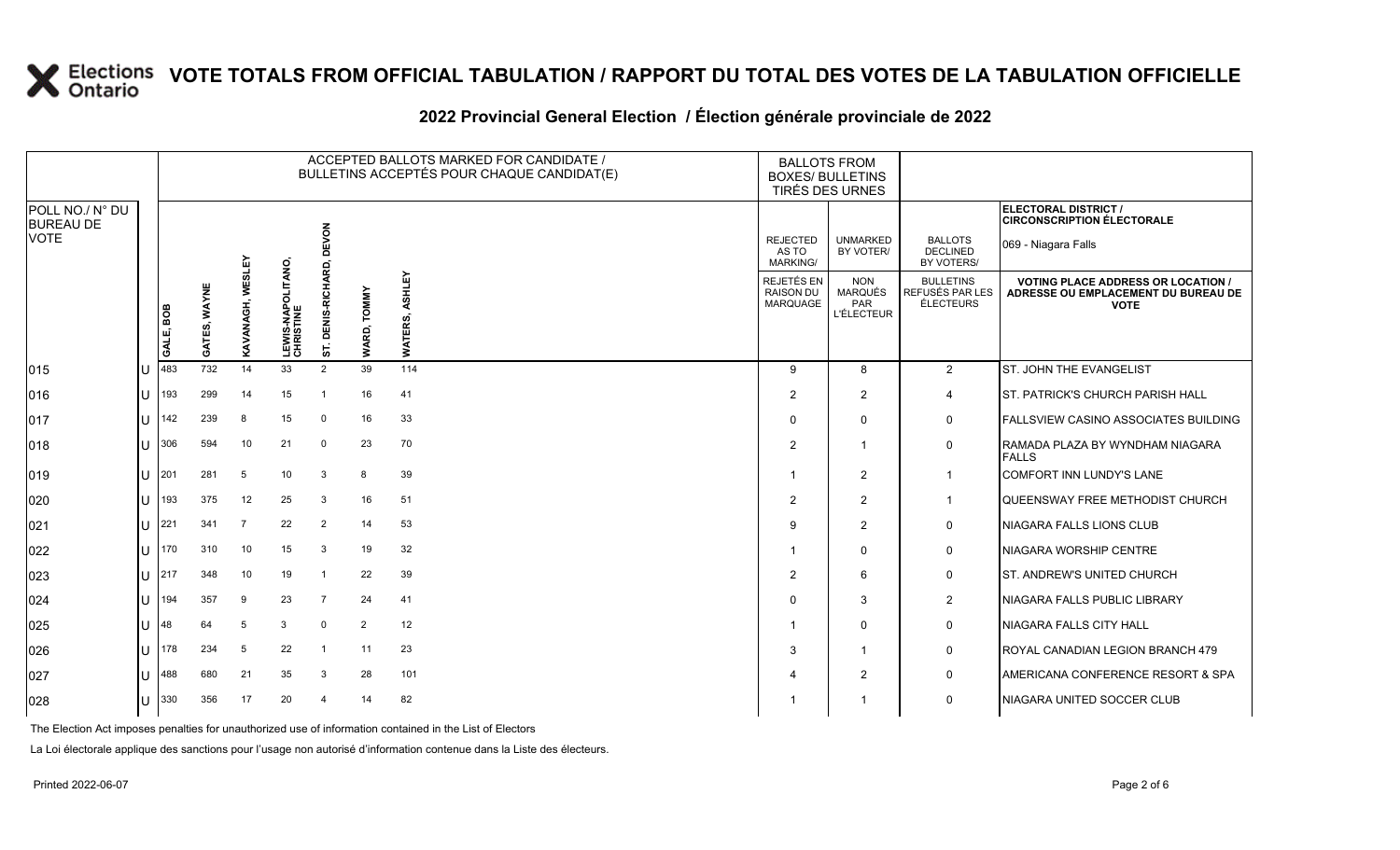#### **2022 Provincial General Election / Élection générale provinciale de 2022**

|                                     |              |           |              |                  |                                        |                           |                       | ACCEPTED BALLOTS MARKED FOR CANDIDATE /<br>BULLETINS ACCEPTÉS POUR CHAQUE CANDIDAT(E) | <b>BALLOTS FROM</b><br><b>BOXES/ BULLETINS</b><br>TIRÉS DES URNES |                                                          |                                                  |                                                                                                 |
|-------------------------------------|--------------|-----------|--------------|------------------|----------------------------------------|---------------------------|-----------------------|---------------------------------------------------------------------------------------|-------------------------------------------------------------------|----------------------------------------------------------|--------------------------------------------------|-------------------------------------------------------------------------------------------------|
| POLL NO./ N° DU<br><b>BUREAU DE</b> |              |           |              |                  |                                        |                           |                       |                                                                                       |                                                                   |                                                          |                                                  | ELECTORAL DISTRICT /<br><b>CIRCONSCRIPTION ÉLECTORALE</b>                                       |
| <b>VOTE</b>                         |              |           |              |                  |                                        | EVON<br>ᅙ                 |                       |                                                                                       | <b>REJECTED</b><br>AS TO<br><b>MARKING/</b>                       | <b>UNMARKED</b><br>BY VOTER/                             | <b>BALLOTS</b><br><b>DECLINED</b><br>BY VOTERS/  | 069 - Niagara Falls                                                                             |
|                                     |              | GALE, BOB | GATES, WAYNE | KAVANAGH, WESLEY | <b>LEWIS-NAPOLITANO,<br/>CHRISTINE</b> | S-RICHARD,<br>DENI<br>57. | <b>TOMMY</b><br>WARD, | ASHLEY<br>တဲ<br>Ë<br>WATI                                                             | REJETÉS EN<br><b>RAISON DU</b><br>MARQUAGE                        | <b>NON</b><br><b>MARQUÉS</b><br>PAR<br><b>L'ÉLECTEUR</b> | <b>BULLETINS</b><br>REFUSÉS PAR LES<br>ÉLECTEURS | <b>VOTING PLACE ADDRESS OR LOCATION /</b><br>ADRESSE OU EMPLACEMENT DU BUREAU DE<br><b>VOTE</b> |
| 029                                 | ΙU           | 194       | 277          | $6\overline{6}$  | 11                                     | $\overline{0}$            | 15                    | 40                                                                                    | $\overline{\mathbf{1}}$                                           | $\overline{1}$                                           | $\overline{1}$                                   | DRUMMOND HILL PRESBYTERIAN CHURCH                                                               |
| 030                                 | lU           | 85        | 137          | $\overline{7}$   | 17                                     | $\mathbf{1}$              | 17                    | 19                                                                                    | 3                                                                 |                                                          | $\mathbf 0$                                      | ST. MARY'S UKRAINIAN CATHOLIC CHURCH.                                                           |
| 031                                 | ΙU           | 223       | 388          | 6                | 19                                     | 5                         | 25                    | 53                                                                                    | 6                                                                 | $\overline{2}$                                           | $\mathbf 0$                                      | LA RESIDENCE JOIE DE VIVRE INC.                                                                 |
| 032                                 | lu           | 353       | 401          | 17               | 38                                     | 3                         | 29                    | 82                                                                                    | $\overline{7}$                                                    | $\overline{1}$                                           | $\overline{2}$                                   | <b>MACBAIN COMMUNITY CENTRE</b>                                                                 |
| 033                                 | lU           | 364       | 588          | 17               | 45                                     | 10                        | 26                    | 99                                                                                    | 3                                                                 | 3                                                        | -1                                               | NIAGARA FALLS CONVENTION CENTRE                                                                 |
| 034                                 | Ш            | 243       | 467          | 12               | 30                                     | $\overline{1}$            | 21                    | 41                                                                                    | 3                                                                 | 5                                                        | $\mathbf 0$                                      | CHIPPAWA PRESBYTERIAN CHURCH                                                                    |
| 035                                 | ΙU           | 320       | 401          | 14               | 18                                     | -1                        | 26                    | 59                                                                                    | $\mathbf 0$                                                       | $\Omega$                                                 | $\mathbf 0$                                      | CHIPPAWA WILLOUGHBY MEMORIAL ARENA                                                              |
| 036                                 | ΙU           | 221       | 146          | 5                | 15                                     | $\mathbf 0$               | 17                    | 31                                                                                    | $\Omega$                                                          | 1                                                        | $\mathbf 0$                                      | NIAGARA FALLS FIRE STATION 6                                                                    |
| 037                                 | IП           | 232       | 193          | 3                | 18                                     | 2                         | 18                    | 24                                                                                    | 3                                                                 | $\Omega$                                                 | $\overline{\mathcal{A}}$                         | WILLOUGHBY VOLUNTEER FIREFIGHTERS<br><b>HALL</b>                                                |
| 038                                 | ΙU           | 297       | 304          | 6                | 21                                     | $\mathbf{1}$              | 24                    | 44                                                                                    | 3                                                                 | $\Omega$                                                 | $\overline{1}$                                   | <b>FAITH REFORMED CHURCH</b>                                                                    |
| 039                                 | lU           | 282       | 363          | 11               | 37                                     | $\overline{2}$            | 24                    | 37                                                                                    |                                                                   | $\Omega$                                                 | $\mathbf 0$                                      | FORT ERIE PUBLIC LIBRARY CENTENNIAL<br>BR.                                                      |
| 040                                 | ПT           | 431       | 406          | 18               | 61                                     | $\Omega$                  | 30                    | 43                                                                                    | $\Omega$                                                          | $\Omega$                                                 | $\mathbf 1$                                      | <b>STEVENSVILLE MEMORIAL HALL</b>                                                               |
| 041                                 | $\mathbf{U}$ | 146       | 203          | 13               | 17                                     | $\Omega$                  | -9                    | 19                                                                                    | $\Omega$                                                          | 0                                                        | 0                                                | <b>ITALO-CANADIAN CLUB</b>                                                                      |

The Election Act imposes penalties for unauthorized use of information contained in the List of Electors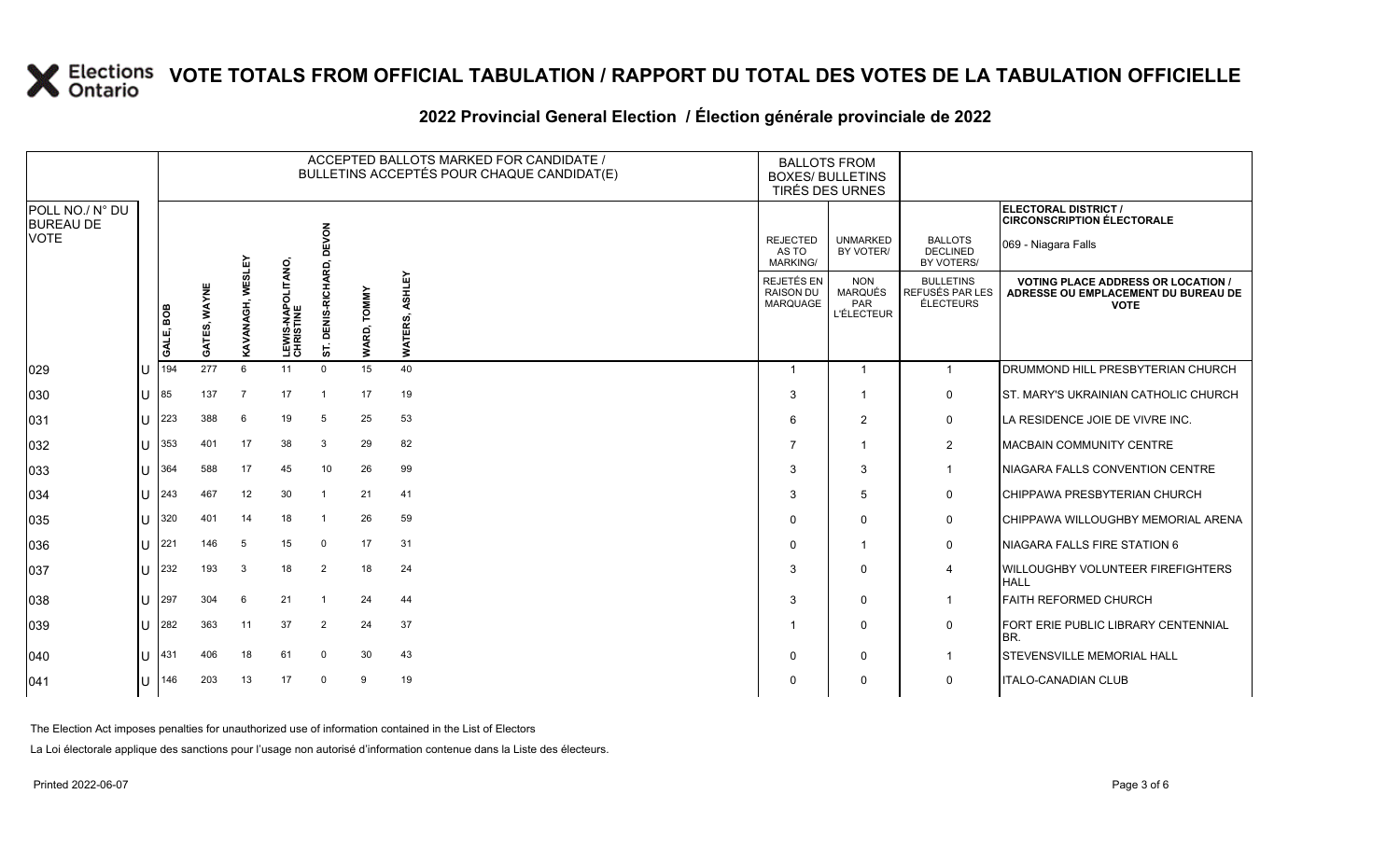#### **2022 Provincial General Election / Élection générale provinciale de 2022**

|                                     |              |           |                 |                |                                        |                            |                       | ACCEPTED BALLOTS MARKED FOR CANDIDATE /<br>BULLETINS ACCEPTÉS POUR CHAQUE CANDIDAT(E) | <b>BALLOTS FROM</b><br><b>BOXES/ BULLETINS</b><br>TIRÉS DES URNES |                                                          |                                                  |                                                                                                 |
|-------------------------------------|--------------|-----------|-----------------|----------------|----------------------------------------|----------------------------|-----------------------|---------------------------------------------------------------------------------------|-------------------------------------------------------------------|----------------------------------------------------------|--------------------------------------------------|-------------------------------------------------------------------------------------------------|
| POLL NO./ N° DU<br><b>BUREAU DE</b> |              |           |                 |                |                                        |                            |                       |                                                                                       |                                                                   |                                                          |                                                  | ELECTORAL DISTRICT /<br><b>CIRCONSCRIPTION ÉLECTORALE</b>                                       |
| <b>VOTE</b>                         |              |           |                 | ΑĒΓ            |                                        | EVON<br>Δ<br>ó<br>ᄙ        |                       |                                                                                       | <b>REJECTED</b><br>AS TO<br>MARKING/                              | <b>UNMARKED</b><br>BY VOTER/                             | <b>BALLOTS</b><br><b>DECLINED</b><br>BY VOTERS/  | 069 - Niagara Falls                                                                             |
|                                     |              | GALE, BOB | WAYNE<br>GATES, | KAVANAGH, WES  | <b>LEWIS-NAPOLITANO,<br/>CHRISTINE</b> | RICHAI<br>ENIS-F<br>ā<br>5 | <b>TOMMY</b><br>WARD, | ASHLEY<br>ERS.<br><b>TAW</b>                                                          | REJETÉS EN<br><b>RAISON DU</b><br>MARQUAGE                        | <b>NON</b><br><b>MARQUÉS</b><br>PAR<br><b>L'ÉLECTEUR</b> | <b>BULLETINS</b><br>REFUSÉS PAR LES<br>ÉLECTEURS | <b>VOTING PLACE ADDRESS OR LOCATION /</b><br>ADRESSE OU EMPLACEMENT DU BUREAU DE<br><b>VOTE</b> |
| $ 042\rangle$                       | ΙU           | 77        | 177             | 8              | 9                                      | $\overline{2}$             | 15                    | 9                                                                                     | $\Omega$                                                          | $\Omega$                                                 | $\mathbf 0$                                      | FIRST BAPTIST CHURCH                                                                            |
| $ 043\rangle$                       | IU.          | 74        | 165             |                | 15                                     | $\overline{2}$             | 6                     | 14                                                                                    |                                                                   | $\mathbf 0$                                              | 0                                                | <b>ST. PAUL'S PARISH HALL</b>                                                                   |
| 044                                 | ΙU           | 143       | 183             | 6              | 35                                     | $\Omega$                   | 9                     | 25                                                                                    | $\Omega$                                                          | $\mathbf 0$                                              | 0                                                | <b>ALL NATIONS MISSION CENTRE</b>                                                               |
| $ 045\rangle$                       | ПT           | 446       | 577             | 21             | 53                                     | $\overline{1}$             | 28                    | 52                                                                                    | 2                                                                 | $\Omega$                                                 | 3                                                | FORT ERIE LEISUREPLEX BANQUET HALL                                                              |
| 1046                                | lU           | 278       | 386             | 19             | 36                                     | $\overline{2}$             | 22                    | 35                                                                                    | $\Omega$                                                          | $\overline{1}$                                           | 0                                                | ROYAL CANADIAN LEGION BRANCH 71                                                                 |
| 047                                 | ΙU           | 177       | 245             | 6              | 21                                     |                            | 17                    | 18                                                                                    | $\overline{2}$                                                    | $\overline{1}$                                           | $\mathbf 0$                                      | JOHN BRANT PUBLIC SCHOOL                                                                        |
| 048                                 | IП           | 723       | 1063            | 20             | 88                                     | $\overline{2}$             | 47                    | 135                                                                                   | $\overline{2}$                                                    | $\overline{4}$                                           | 3                                                | <b>CRYSTAL RIDGE COMMUNITY CENTRE</b>                                                           |
| 400                                 | lu           | 19        | 29              | $\mathbf 0$    | 4                                      | $\mathbf 0$                | 5                     | 17                                                                                    |                                                                   | $\mathbf{0}$                                             | $\mathbf 0$                                      | <b>BUCKLEY TOWERS</b>                                                                           |
| 401                                 | lU           | 25        | 33              | 0              | $\mathbf 0$                            | $\mathbf 0$                | 3                     | $\overline{7}$                                                                        | $\Omega$                                                          | $\mathbf{0}$                                             | $\mathsf{O}$                                     | <b>ALBANY PLACE APARTMENTS</b>                                                                  |
| 700                                 | IП           |           | 5               | $\mathbf 0$    | $\mathbf{0}$                           | $\mathbf 0$                | $\mathbf 0$           | $\overline{\mathbf{1}}$                                                               | $\Omega$                                                          | $\mathbf 0$                                              | $\mathbf 0$                                      | UPPER CANADA LODGE                                                                              |
| 701                                 | ΙU           | 8         | 5               |                | 2                                      | $\overline{1}$             | $\overline{1}$        | 9                                                                                     | $\Omega$                                                          | $\mathbf 0$                                              | $\mathbf 1$                                      | NIAGARA LONG-TERM CARE RESIDENCE                                                                |
| 702                                 | ΙU           | 8         | $\Omega$        | $\Omega$       | $\mathbf 0$                            | $\overline{0}$             | $\overline{2}$        | 5                                                                                     | $\Omega$                                                          | $\mathbf 0$                                              | $\overline{1}$                                   | <b>HERITAGE PLACE CARE FACILITY</b>                                                             |
| 703                                 | ΙU           | 74        | 18              | 3              | $\mathbf 0$                            | $\overline{2}$             | 5                     | 9                                                                                     | $\overline{2}$                                                    | $\mathbf 0$                                              | $\mathbf 0$                                      | PLEASANT MANOR RETIREMENT VILLAGE                                                               |
| 704                                 | $\mathbf{U}$ | 22        | 37              | $\overline{2}$ | $\overline{2}$                         | 3                          | $\mathbf 0$           | 9                                                                                     |                                                                   | $\mathbf{0}$                                             | $\mathbf 0$                                      | <b>STAMFORD ESTATES</b>                                                                         |

The Election Act imposes penalties for unauthorized use of information contained in the List of Electors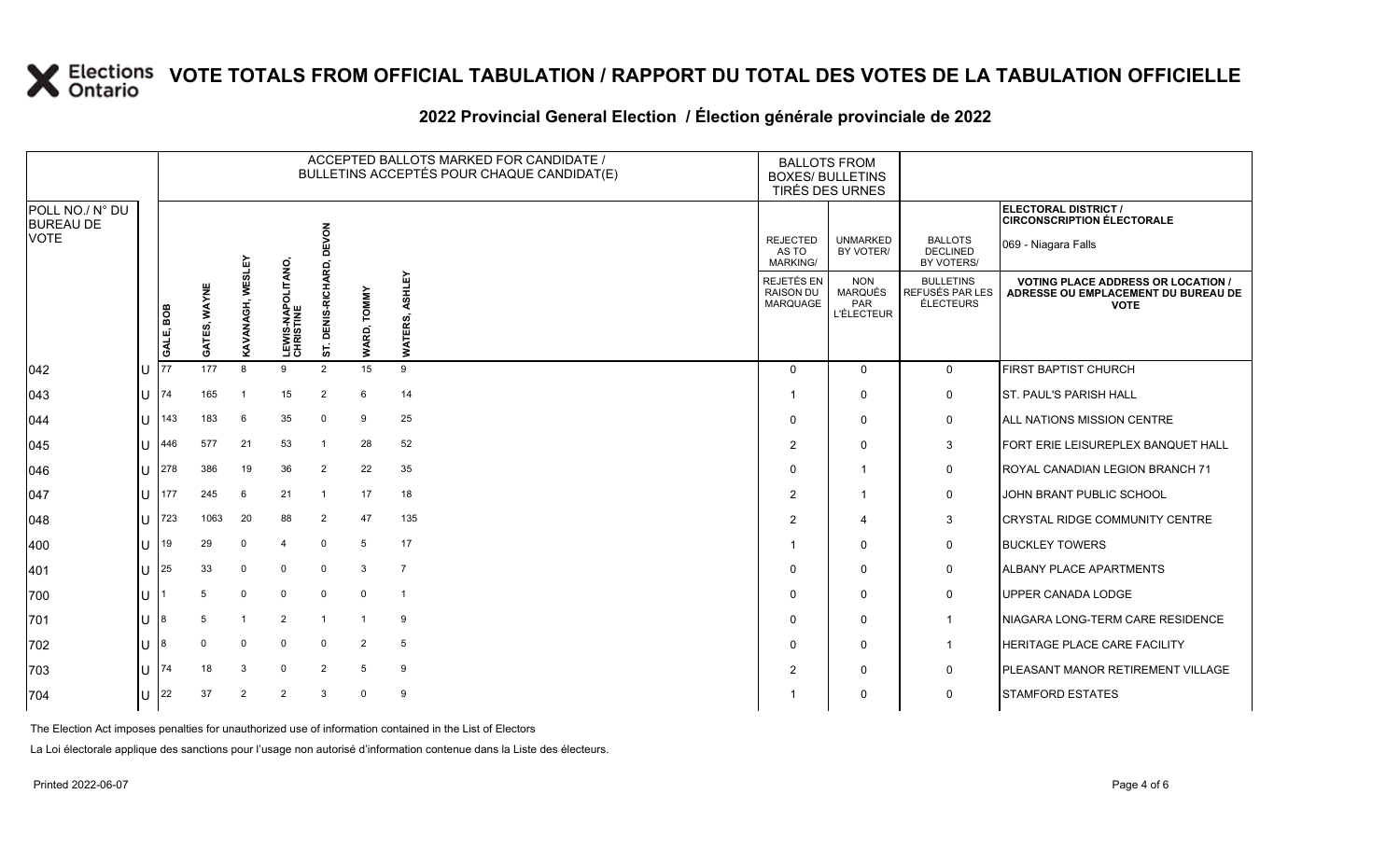#### **2022 Provincial General Election / Élection générale provinciale de 2022**

|                                     |     | ACCEPTED BALLOTS MARKED FOR CANDIDATE /<br>BULLETINS ACCEPTÉS POUR CHAQUE CANDIDAT(E) |              |                  |                                      |                                |                       |                           | <b>BALLOTS FROM</b><br><b>BOXES/ BULLETINS</b><br>TIRÉS DES URNES |                                                          |                                                  |                                                                                                 |
|-------------------------------------|-----|---------------------------------------------------------------------------------------|--------------|------------------|--------------------------------------|--------------------------------|-----------------------|---------------------------|-------------------------------------------------------------------|----------------------------------------------------------|--------------------------------------------------|-------------------------------------------------------------------------------------------------|
| POLL NO./ N° DU<br><b>BUREAU DE</b> |     |                                                                                       |              |                  |                                      |                                |                       |                           |                                                                   |                                                          |                                                  | ELECTORAL DISTRICT /<br><b>CIRCONSCRIPTION ÉLECTORALE</b>                                       |
| <b>VOTE</b>                         |     |                                                                                       |              |                  |                                      | EVON<br>6                      |                       |                           | <b>REJECTED</b><br>AS TO<br><b>MARKING/</b>                       | <b>UNMARKED</b><br>BY VOTER/                             | <b>BALLOTS</b><br><b>DECLINED</b><br>BY VOTERS/  | 069 - Niagara Falls                                                                             |
|                                     |     | GALE, BOB                                                                             | GATES, WAYNE | KAVANAGH, WESLEY | <b>LEWIS-NAPOLITANO</b><br>CHRISTINE | S-RICHA<br><b>DENIS</b><br>ST. | <b>TOMMY</b><br>WARD, | ASHLEY<br>တဲ<br>Ë<br>WATI | REJETÉS EN<br><b>RAISON DU</b><br><b>MARQUAGE</b>                 | <b>NON</b><br><b>MARQUÉS</b><br>PAR<br><b>L'ÉLECTEUR</b> | <b>BULLETINS</b><br>REFUSÉS PAR LES<br>ÉLECTEURS | <b>VOTING PLACE ADDRESS OR LOCATION /</b><br>ADRESSE OU EMPLACEMENT DU BUREAU DE<br><b>VOTE</b> |
| 705                                 | lU  | 16                                                                                    | 20           | $\Omega$         | $\Omega$                             | $\Omega$                       | 2                     | 5                         | $\Omega$                                                          | $\Omega$                                                 | $\overline{0}$                                   | <b>RIVER ROAD RETIREMENT RESIDENCE</b>                                                          |
| 706                                 | lu- | 11                                                                                    |              | $\Omega$         | $\overline{1}$                       | $\mathbf{1}$                   | $\Omega$              | 6                         | 2                                                                 | $\Omega$                                                 | $\mathbf 0$                                      | QUEENSTON PLACE RETIREMENT<br><b>RESIDENCE</b>                                                  |
| 707                                 | Iυ  | 5                                                                                     |              |                  |                                      | $\overline{2}$                 | $\mathbf 0$           | 5                         |                                                                   | $\Omega$                                                 | $\mathbf 0$                                      | <b>VALLEY PARK LODGE</b>                                                                        |
| 708                                 | lU  | 10                                                                                    | 16           | $\mathbf 0$      | $\mathbf 0$                          | $\overline{0}$                 |                       | $\overline{7}$            | $\mathbf 0$                                                       | 0                                                        | $\mathsf{O}$                                     | <b>EMERALD RETIREMENT RESIDENCE</b>                                                             |
| 709                                 | ΙU  | 13                                                                                    | 11           |                  | $\overline{1}$                       | $\overline{1}$                 |                       | 5                         | 3                                                                 | $\Omega$                                                 | $\mathbf{1}$                                     | <b>SALVATION ARMY - EVENTIDE HOME</b>                                                           |
| 710                                 | lu- | 11                                                                                    | 6            |                  | 3                                    | $\mathbf 0$                    | 2                     | 5                         | $\Omega$                                                          | $\Omega$                                                 | $\mathbf 0$                                      | <b>MEADOWS OF DORCHESTER</b>                                                                    |
| 711                                 | lu  | 6                                                                                     | 2            | $\overline{1}$   | 3                                    | $\mathbf 0$                    | $\mathbf 0$           | 6                         |                                                                   | $\overline{1}$                                           | $\mathbf 1$                                      | <b>RESIDENCE ON LUNDY'S LANE</b>                                                                |
| $ 712$                              | lU  | 15                                                                                    | 22           | 2                | $\overline{1}$                       | $\mathbf 0$                    |                       | 6                         | $\mathbf 0$                                                       | $\Omega$                                                 | $\mathsf{O}$                                     | LUNDY MANOR RETIREMENT RESIDENCE                                                                |
| 713                                 | lu  | 14                                                                                    |              |                  |                                      | $\Omega$                       | 2                     | 6                         |                                                                   | 0                                                        | $\mathsf{O}$                                     | <b>MILLENNIUM TRAIL MANOR</b>                                                                   |
| $ 714$                              | ΙU  | 5                                                                                     | 14           | $\overline{1}$   | 2                                    | $\overline{1}$                 | $\Omega$              | 10 <sup>1</sup>           |                                                                   | $\Omega$                                                 | $\overline{2}$                                   | OAKWOOD PARK LODGE                                                                              |
| 715                                 | lU  | 8                                                                                     | 10           |                  | $\mathbf{0}$                         | $\overline{1}$                 | $\mathbf 0$           | $\overline{4}$            | $\Omega$                                                          | $\Omega$                                                 | $\mathsf{O}$                                     | <b>CAVENDISH MANOR RETIREMENT</b><br><b>RESIDENCE</b>                                           |
| 716                                 | lU  |                                                                                       | 8            | 2                | -1                                   | 2                              |                       | 3                         |                                                                   | $\Omega$                                                 | $\mathbf 0$                                      | <b>CHAPEL HEIGHTS</b>                                                                           |
| 717                                 | IU. | 3                                                                                     | 6            |                  | $\Omega$                             | $\mathbf 0$                    | $\mathbf 0$           | 5                         |                                                                   | $\Omega$                                                 | $\mathbf 0$                                      | WILLOUGHBY MANOR RETIREMENT HOME                                                                |

The Election Act imposes penalties for unauthorized use of information contained in the List of Electors